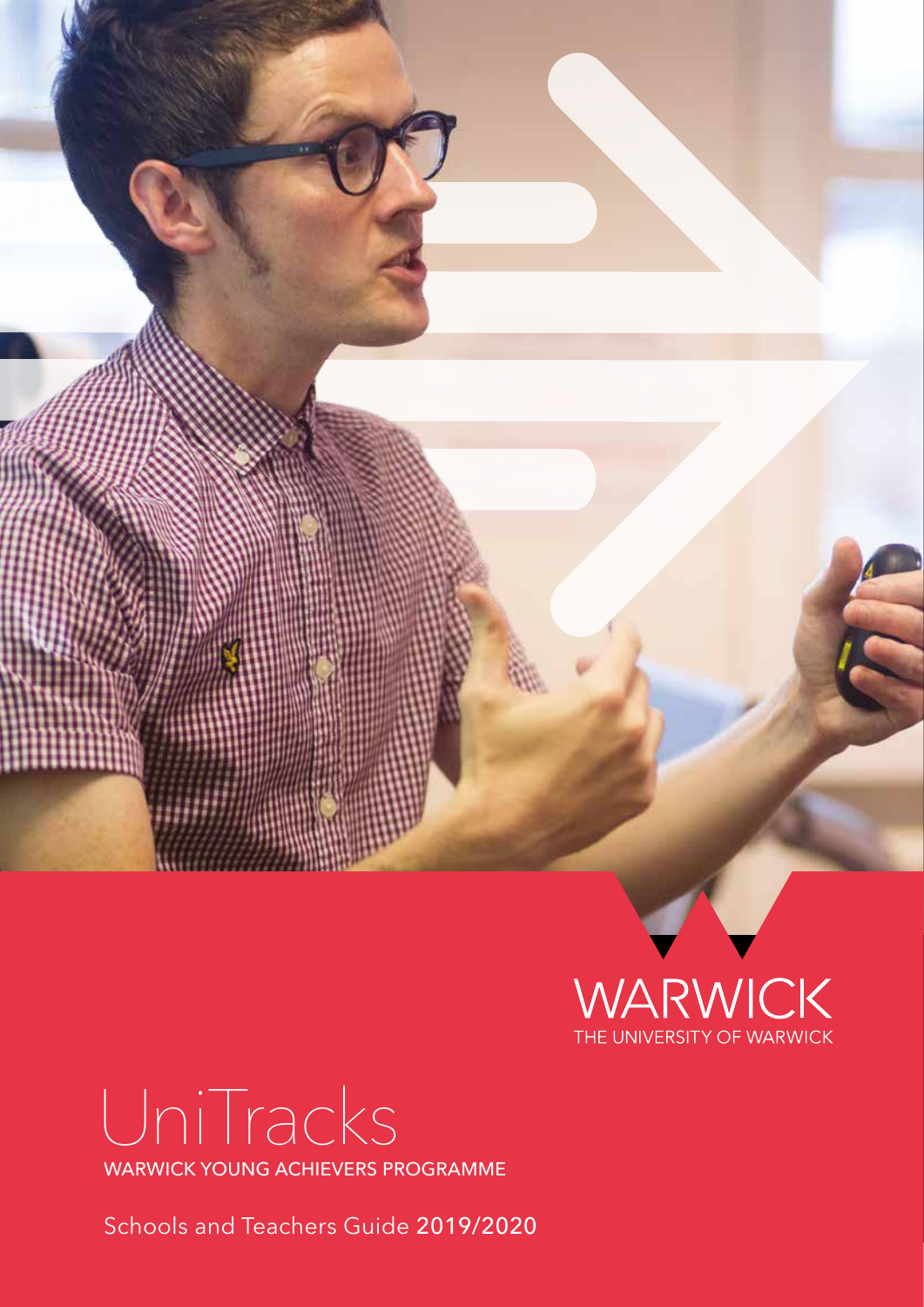# UNITRACKS IS UNIQUE TO WARWICK

Our 2-year, national outreach programme for highly able students from year 10 upwards aims to:

- Break down any perceived barriers your students may have about accessing Higher Education (HE)
- Encourage your students to apply for, and be successful, in gaining a place at a leading research intensive university
- Inspire your students to access different learning opportunities at leading research intensive universities

Through UniTracks, your students will have fantastic opportunities to develop new skills, gain an insight into university life and receive support for their academic attainment.

By the end of the programme, your students will have made informed choices about their futures and have the necessary qualifications, skills and attributes to achieve the next step in their educational journey. Previous participants have gone on to study at universities such as Birmingham, Cardiff, Exeter, King's College London, London School of Economics, Southampton, Nottingham, University College London and Warwick.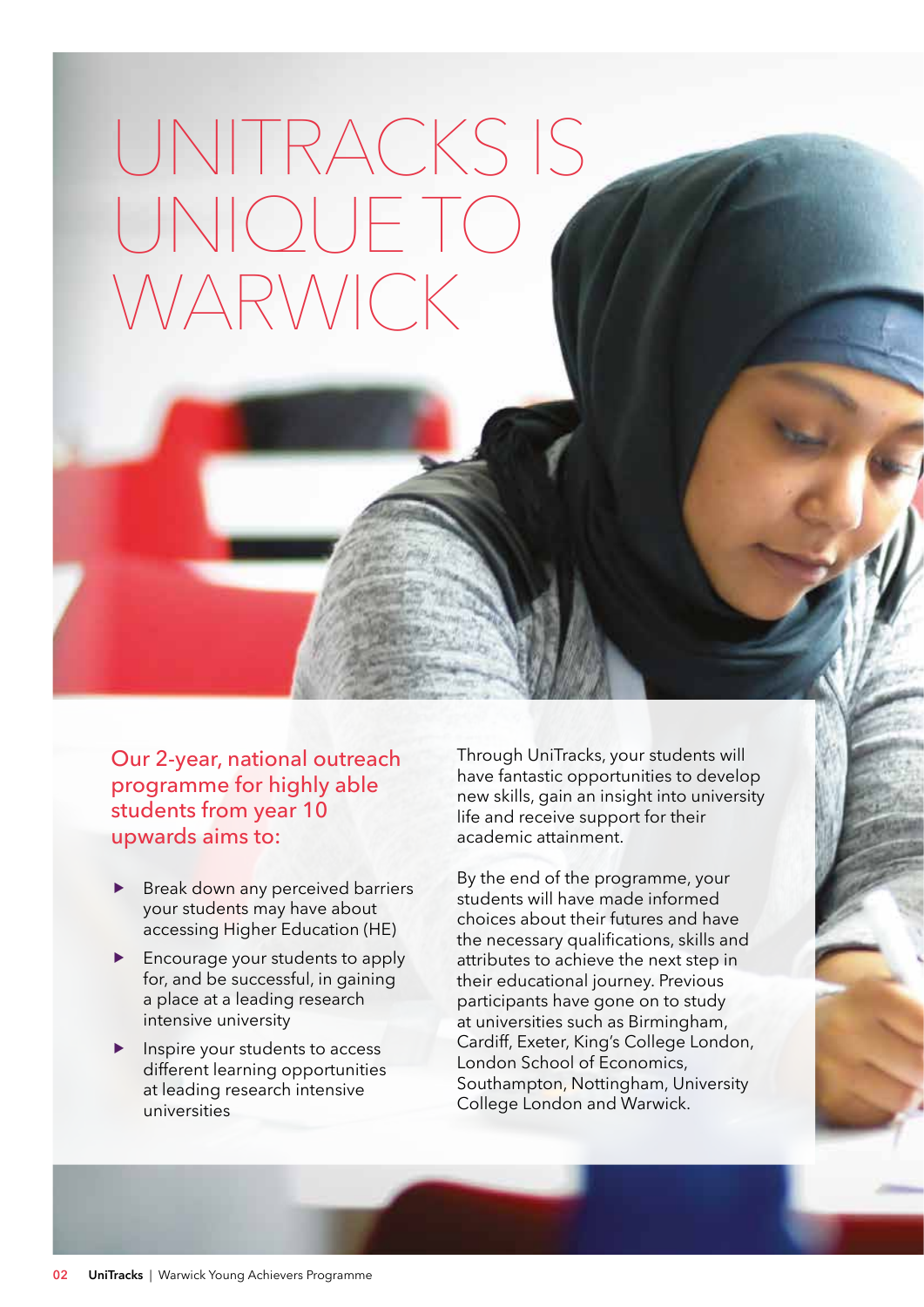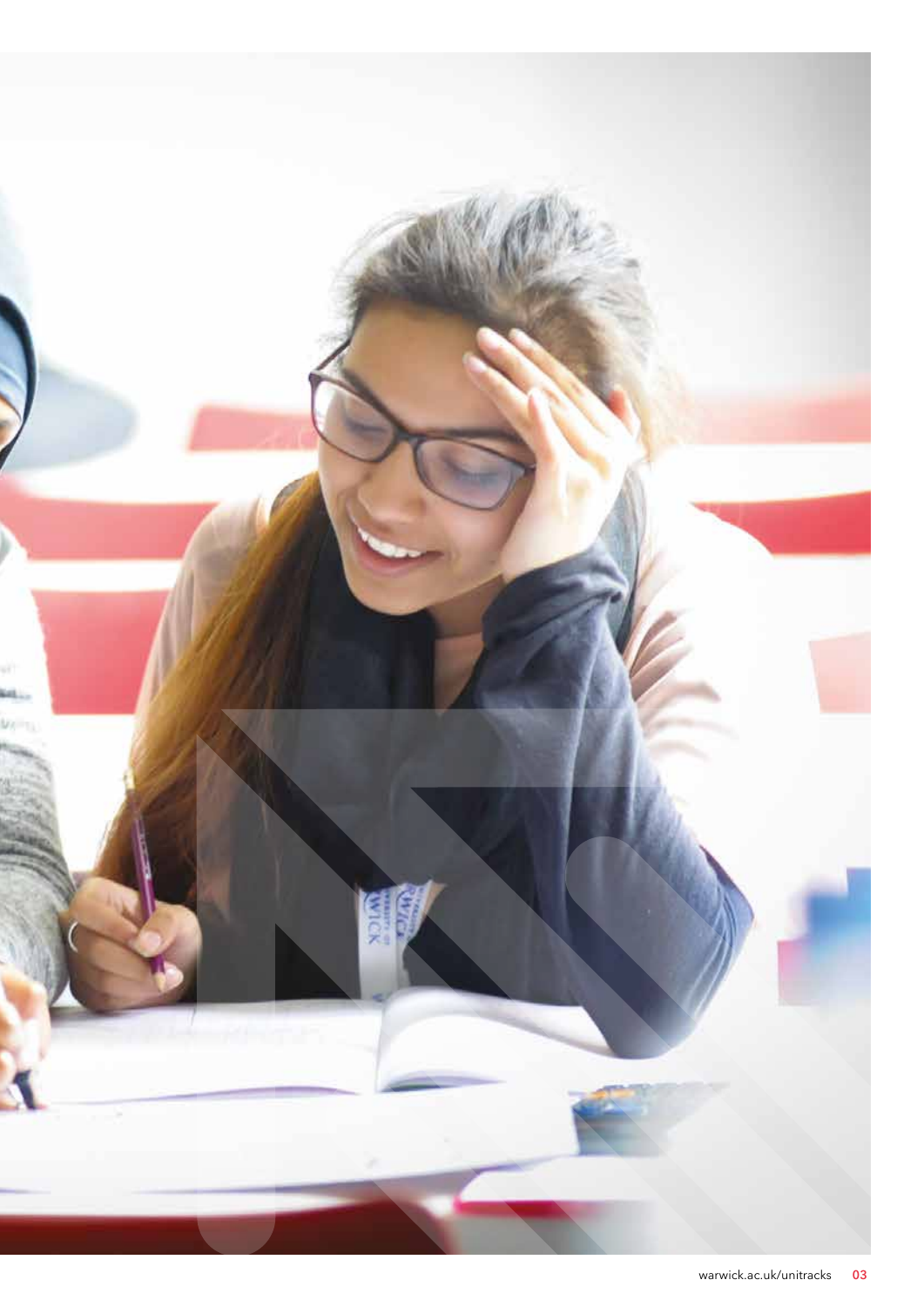# WHO IS CKS FOR?

UniTracks is designed for students who meet the following criteria

#### **ACADEMIC CRITERIA**

Student is highly or most able, i.e., one or more from the following:



top five percent of year group



achieved at least an average of 5.2 at KS2



has the potential to achieve 9/8/7 at GCSE or A\*/A at A level or equivalent

**ALL STUDENTS MUST MEET AT LEAST TWO OF THE FOLLOWING**



Student is the first in their immediate family (excluding siblings) to go to university.



Student is from an area in which there is traditionally low participation in HE

*This is defined by home postcode.* 



The student is in receipt of, or has within the last six years been eligible for, Free School Meals



The student is in receipt of or entitled to Pupil Premium



Parents/ Guardian/ Carer in nonprofessional occupations

Where a student is, or has ever been, in the care of the local authority, they need only meet the academic criteria.

#### **EXTENUATING CIRCUMSTANCES**

If a student does not meet at least two of the additional criteria, but has experienced difficult family or individual circumstances that ought to be taken into consideration, please explain these on the application form. These will be looked at on a case by case basis.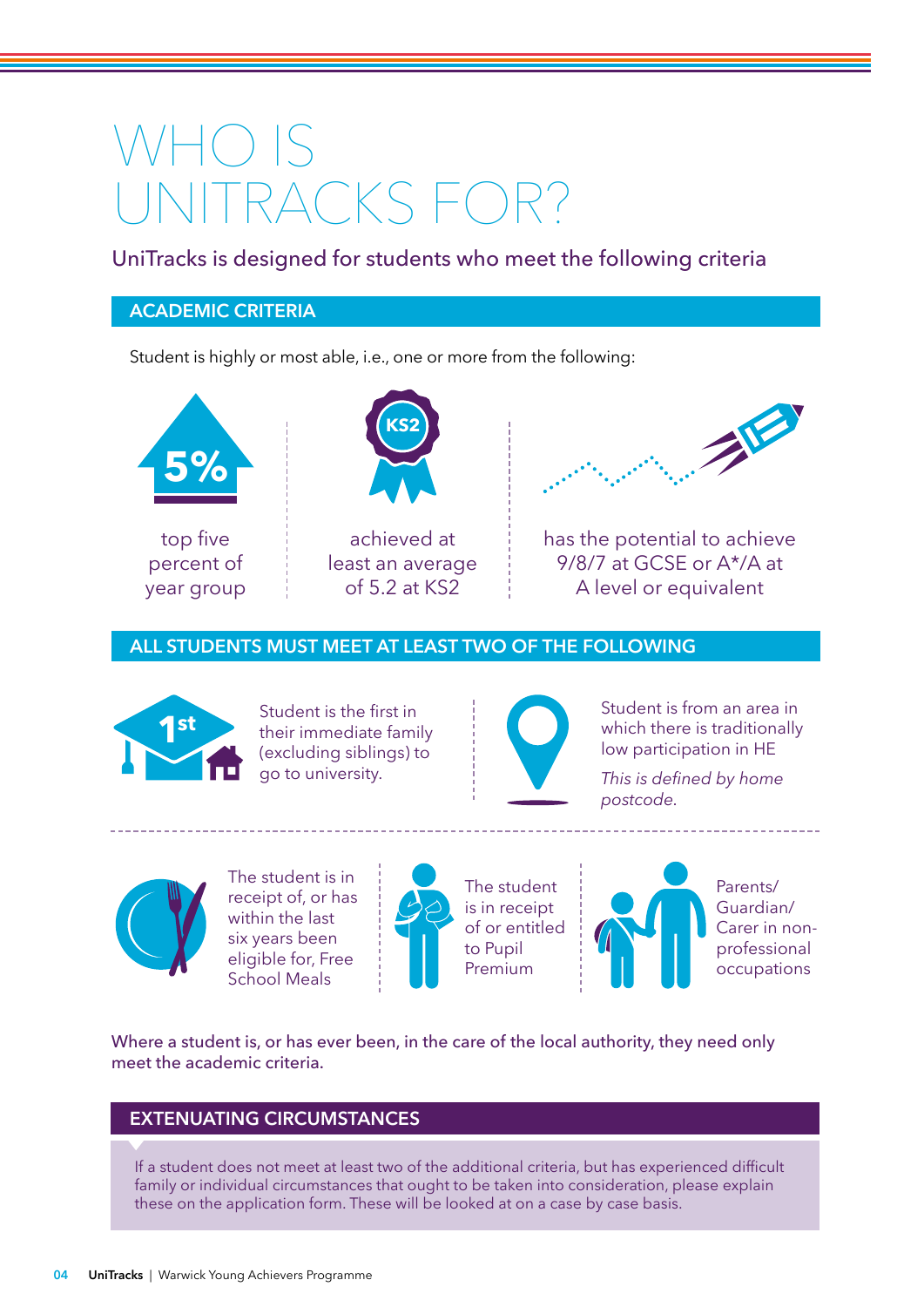"When I first got the letter I have to admit, I was pretty scared. But as soon as I got there, everything changed. I was welcomed in with open arms and by the end of the three days, I felt so comfortable around everyone. The revision and work I did there was extremely helpful for me and now I'm back at school, I fly through these topics with ease. The three days definitely changed my perspective and work, but also improved my self-confidence. I wouldn't miss this opportunity, no matter how shy you are, because there will always be one person around that you'll end up being friends with straight away."

**Jade**, Year 11, RSA Arrow Vale, Redditch on the GCSE Revision Bootcamp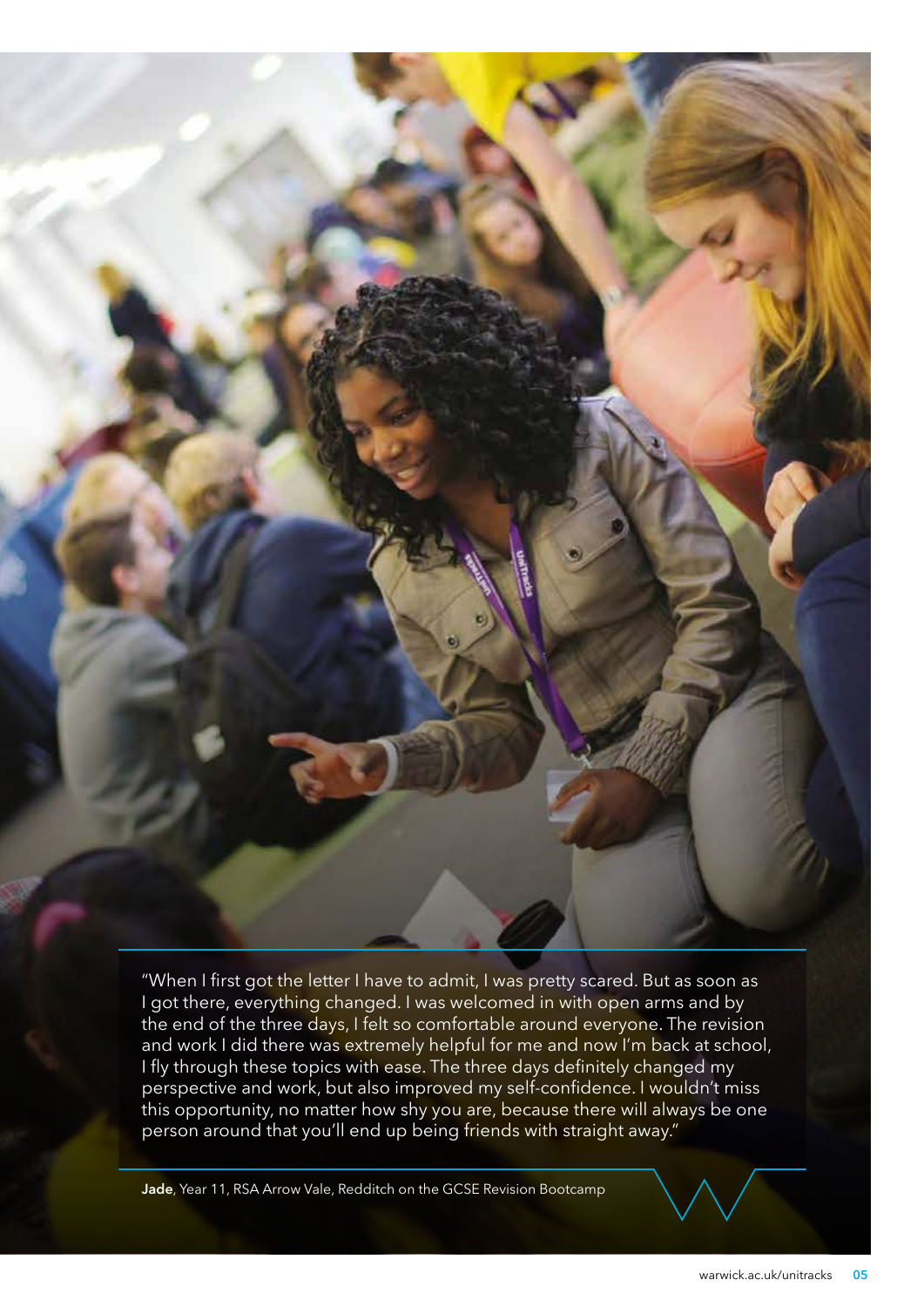## HOW UNITRACKS WORKS<sub>1</sub>

Each year has a different focus that form a series of stepping stones on the participants' journey to Higher Education.

## YEAR 10: **ASPIRATION**

 Skills development, such as teamwork and communication skills. Experiencing a subject outside what your students are normally familiar with.

## YEAR 11: **ATTAINMENT**

Supporting your students in getting the best GCSE grades.

"UniTracks provides each student with an invaluable and unique experience, by exposing them to a world of opportunity. Personally, UniTracks has completely changed my perception of university and what I wish to pursue post-education.

"I owe a lot to the programme and the people behind-the-scenes for offering me that stepping stone I would have missed out on. If you have the chance to apply I would advise you to not think twice and grab the opportunity with both hands."

**Annissa**, Year 12, Bordesley Green Girls' School, Birmingham

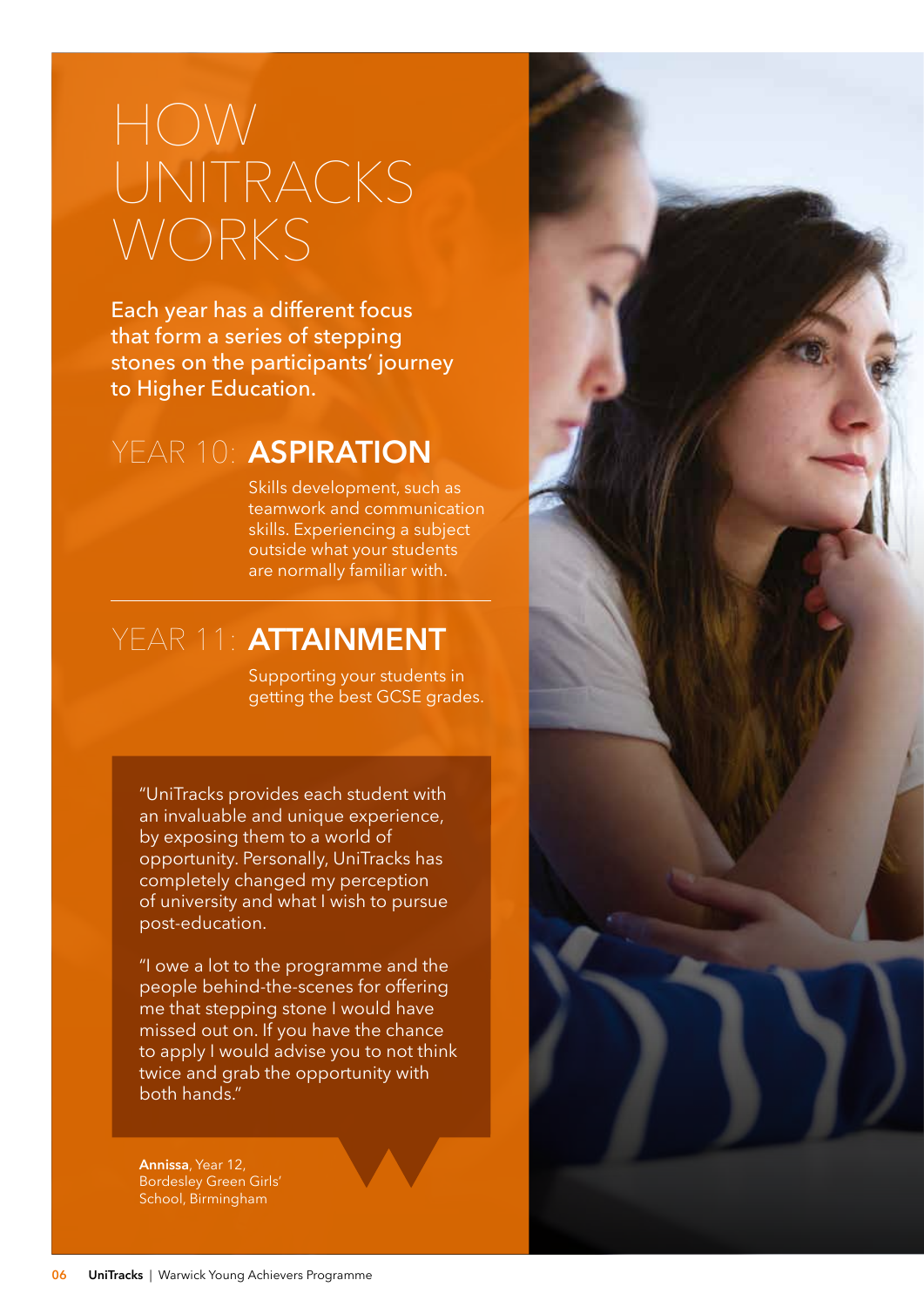## THE UNITRACKS OGRAMME IN DETAIL

In each academic year, there will be at least one core activity that we would like to encourage everyone to participate in.

Outside of the core element of the programme, participants will be able to apply for additional activities that are taking place at Warwick, such as the residential summer schools. We will also alert the relevant cohorts to events happening at other universities that may be of interest.

As part of the programme, we also want to bring Warwick to you, either via visiting you in school or virtually!



### **AUTUMN** TERM

- **Y10** Launch Event on campus *"We Are UniTracks"* Project
- **Y11 ▶** Revision Skills Seminar "Get the Grades You Want"

### **SPRING** TERM

- **Y10** Group Projects
- **Y11 ▶ GCSE Revision Bootcamp**

### **SUMMER** TERM

- **Y10** ► Summer School opportunities *(NB limited number of places)*
- **Y11** ► Revision Support following the GCSE Revision Bootcamp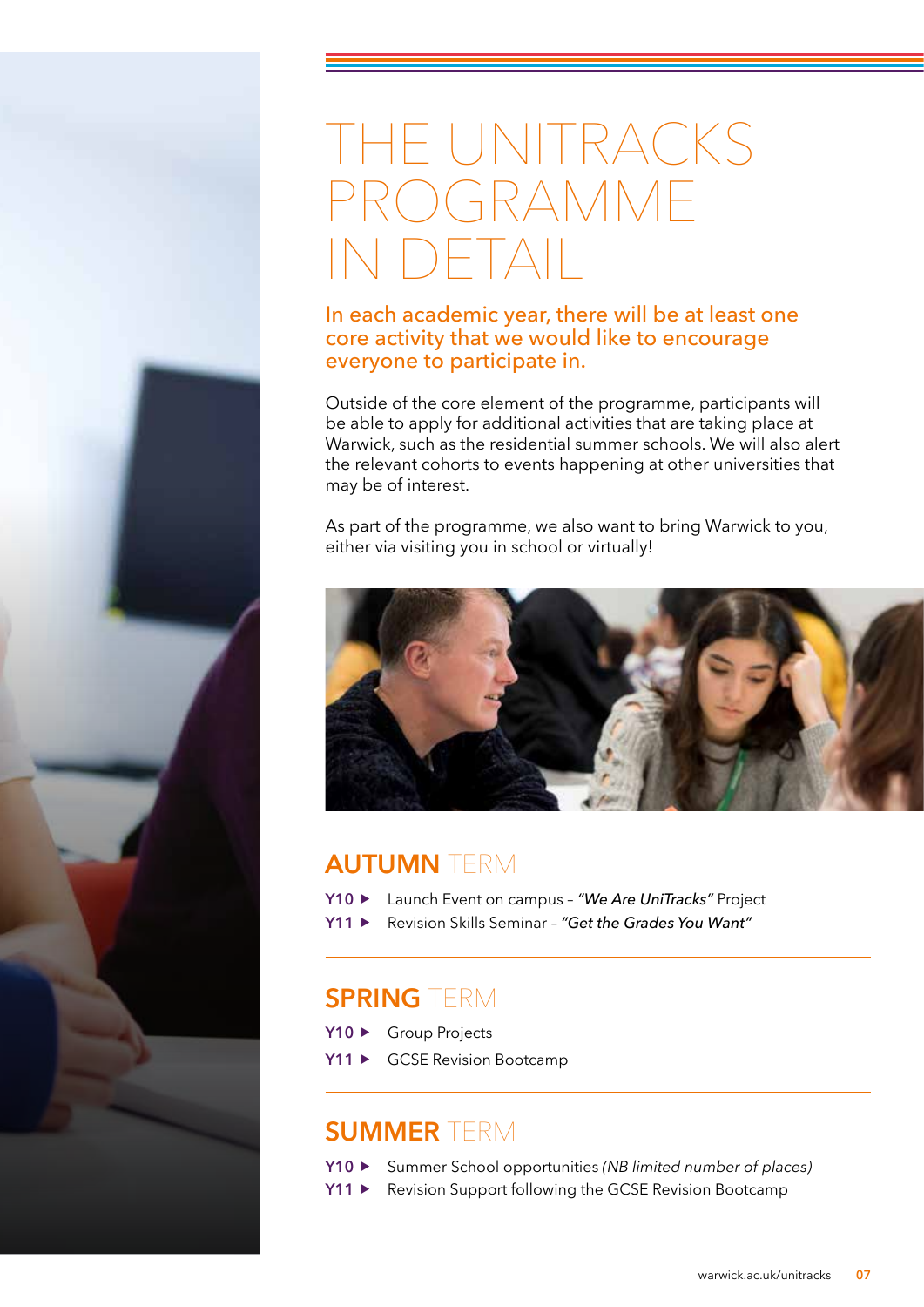# MHAT'S IN FOR YOU AND YOUR SCHO

As our in-school contact, we want to work clos with you to ensure your school is able to partici as fully as possible in the UniTracks programme.

You will have the opportunity to shape the programme for the benefit of all!

#### **WE NEED YOU:**

- $\triangleright$  To provide us with a primary and secondary contact in school for the UniTracks programme
- $\triangleright$  To accurately target students to participate in the programme
- $\triangleright$  To support attendance at events
	- For Programme Launch events, teacher and parent presence is preferred
- $\triangleright$  When asked, to provide us with data on the participants at various points throughout the programme, to include:
	- GCSE predictions and results
	- ▶ Sixth Form/College destinations
- $\triangleright$  Where participants and parents are keen to take part in a particular project, to please facilitate this

#### $\triangleright$  In-School Time Commitment

- $\triangleright$  To support the UniTracks manager by following up with participants when necessary
- $\blacktriangleright$  To encourage participation in the core activities
- $\blacktriangleright$  Facilitating virtual sessions if required
- On-Campus Time Commitment
	- ▶ Year 10: Maximum of 3-4 days across the year for the programme launch, project launch and project finale
	- ▶ Year 11: 3-day residential event during the Easter holidays (no teacher presence required)

*NB: Saturdays are frequently chosen for programme and project launches as this causes minimum disruption to the participants' schooling.*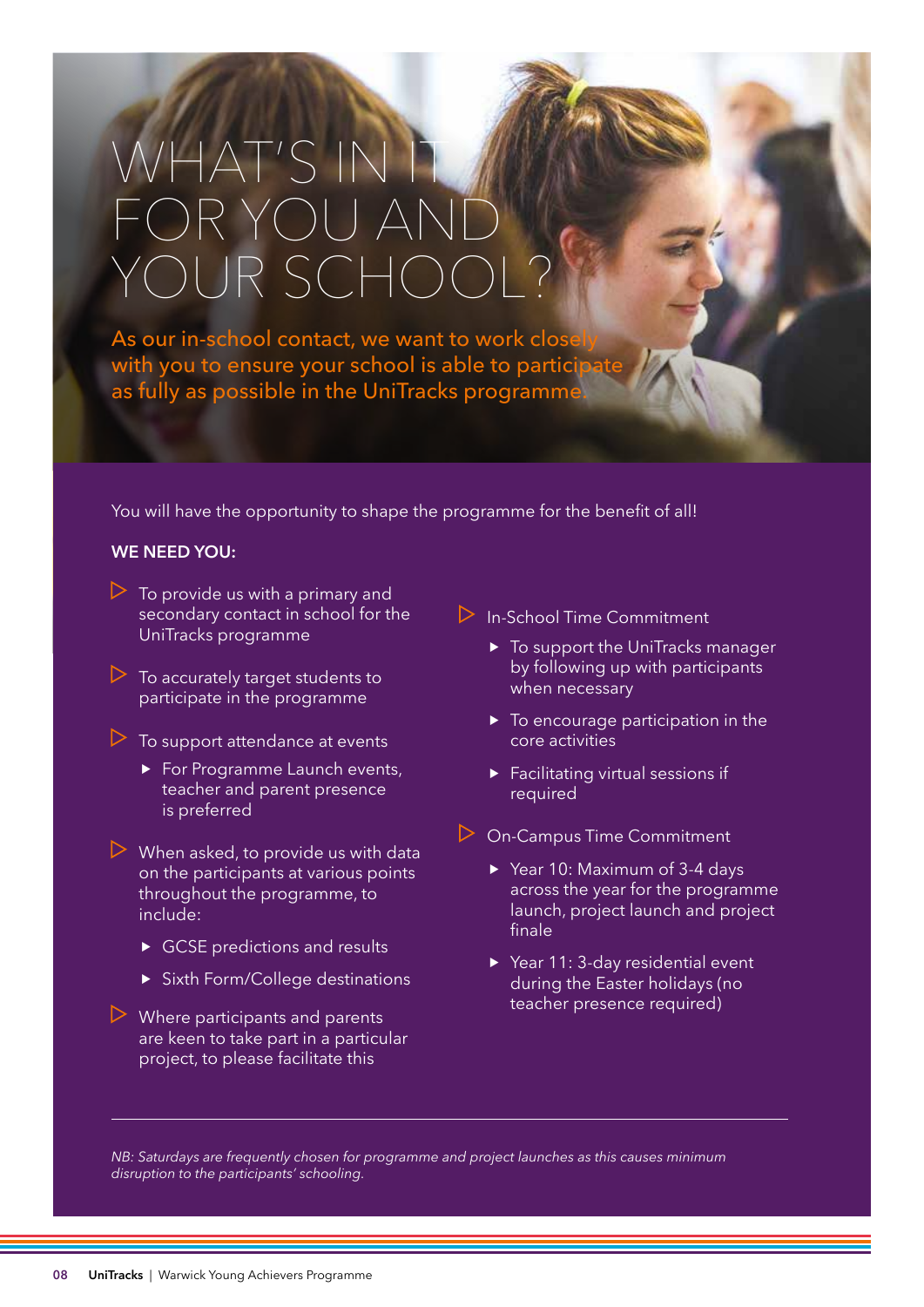"Our invaluable relationship with the University of Warwick through the UniTracks programme has offered our high achievers (from low socioeconomic backgrounds) a comprehensive and personalised support package to take them through those demanding 4 years of secondary school and onto pursuing university courses at leading institutions.

The enrichment offered by opportunities such as the residential summer schools, the big deal business competition has enhanced enormously the skill set that these students need. Strong qualities such as team work, research skills, and entrepreneurial flair are nurtured and encouraged alongside personal statement and interview support for UCAS applications.

This variety of experiences which has also included mentoring with the Brightside Trust has broadened these students' horizons, giving them the confidence and motivation to push past those 'aspirational constraints' that so many of their counterparts succumb to in this deprived part of East London. This programme has been a life changing experience for our students and I recommend it unreservedly."

**Mr Moloney**, Head of Sixth Form, Barking Abbey School



# $\vdash \triangle( )$ S

#### HOW MANY STUDENTS CAN I PUT FORWARD?

Each school can nominate up to 5 participants and we ask for the groups to be mixed gender wherever possible, to ensure a good gender balance across the whole cohort.

#### WHAT ARE THE COSTS INVOLVED TO US TAKING PART?

All UniTracks activities are provided free-of-charge to participating schools. We will reimburse schools for travel costs associated with UniTracks events, or organise travel on your behalf for the participants.

#### WHAT IS THE TEACHER'S ROLE?

As listed above, we ask that teachers' support the young people to be able to fully participate in the activities offered through UniTracks.

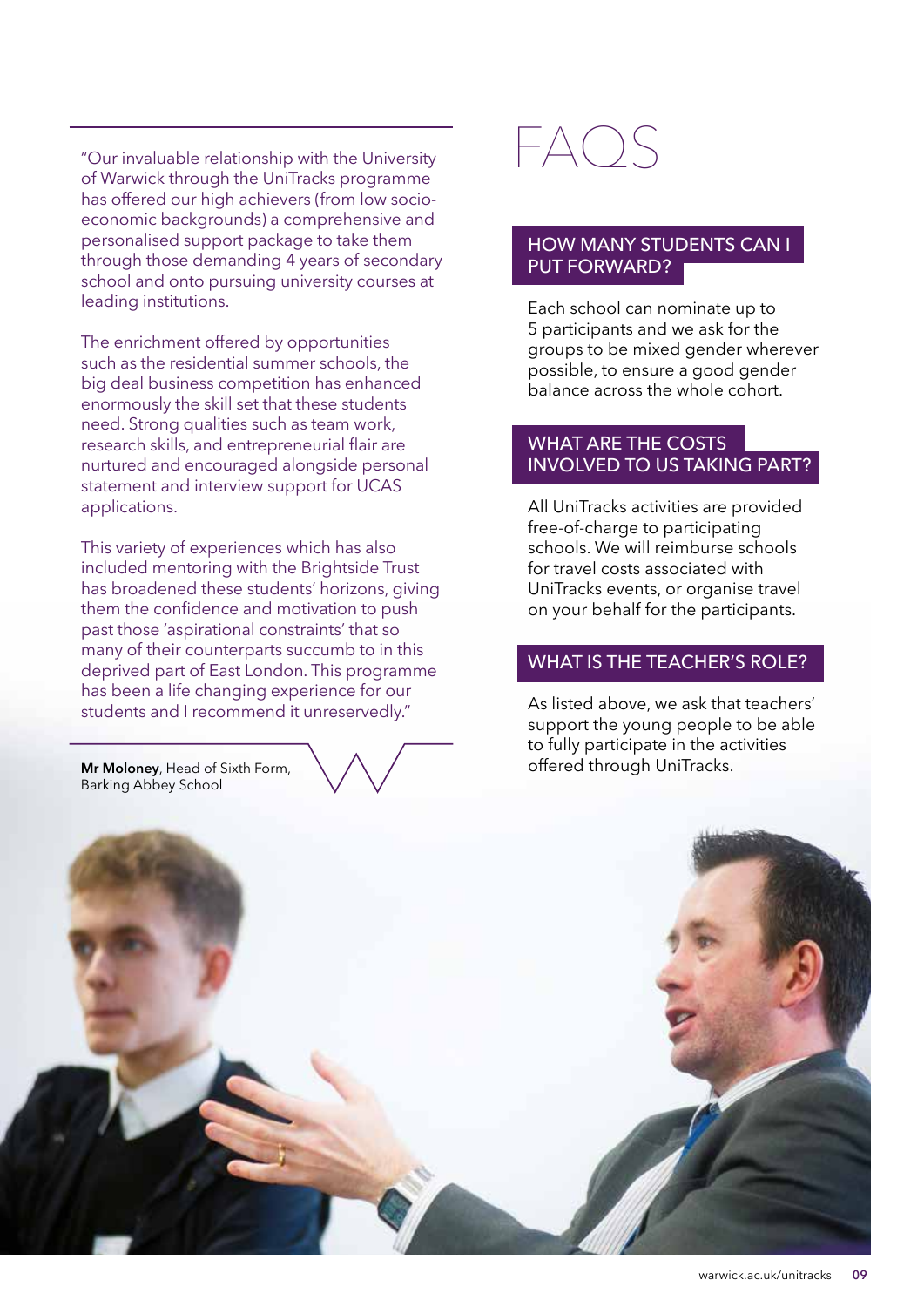## HOW CAN YOU GET YOUR SCHOOL INVOLVED?

It's easy – nominate up to five students who are in Year 10 and who meet our eligibility criteria as detailed on page 4.

The application form is online – there are three parts to the application: **Student / Parent / Carer / Teacher.**

**Please ensure your nominated students in Year 10 know what your email address is**, which will be needed for the application.

#### WHEN WILL YOU HEAR FROM US?

We will contact you and your students within a couple of weeks confirm who has been successful.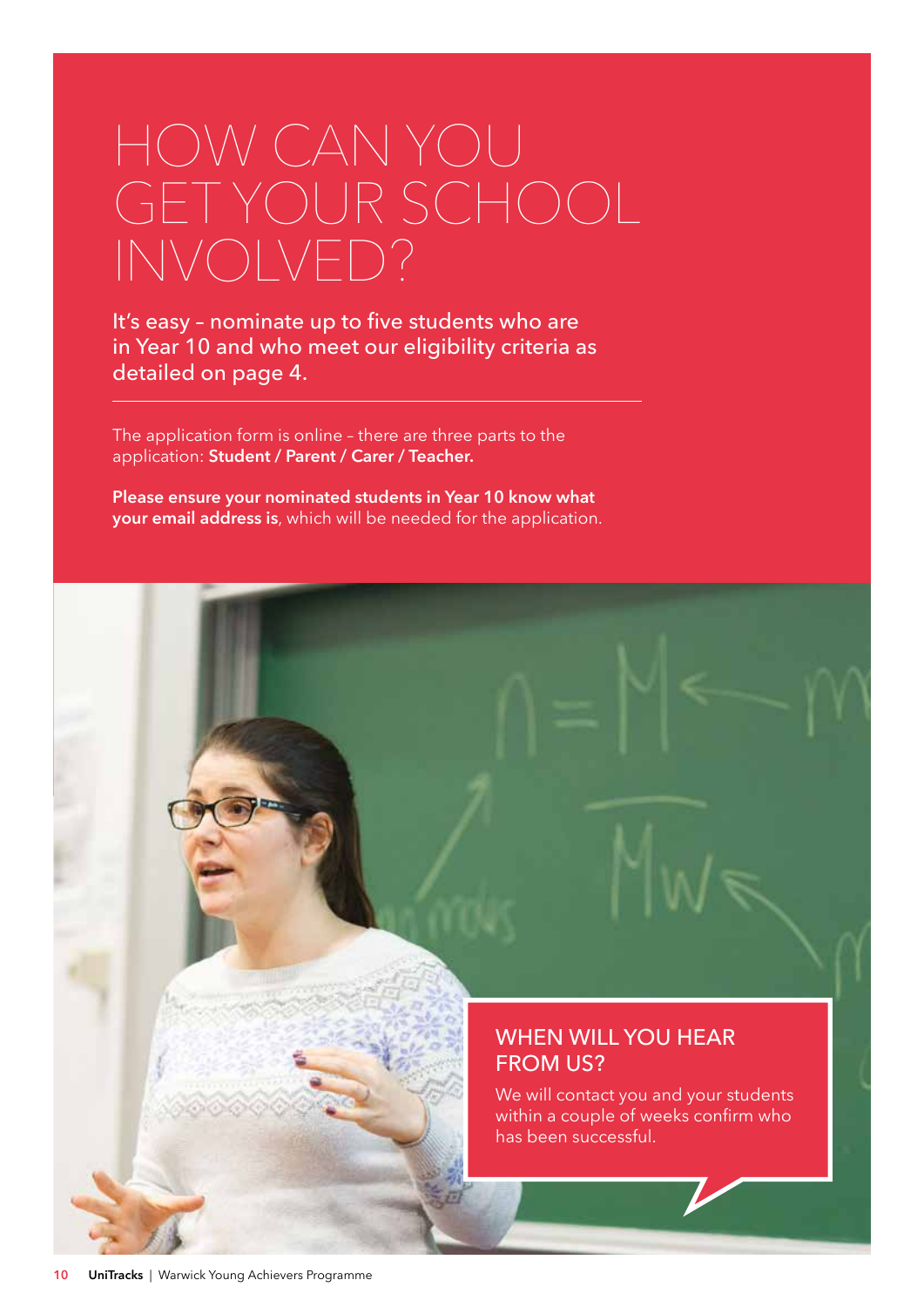

#### By joining the UniTracks Programme, your school will become part of this national network!

We hope that the participants from different schools get to know each other and become a new social network for each other and want to work with you to develop our teachers' network across the schools.

Dagenham